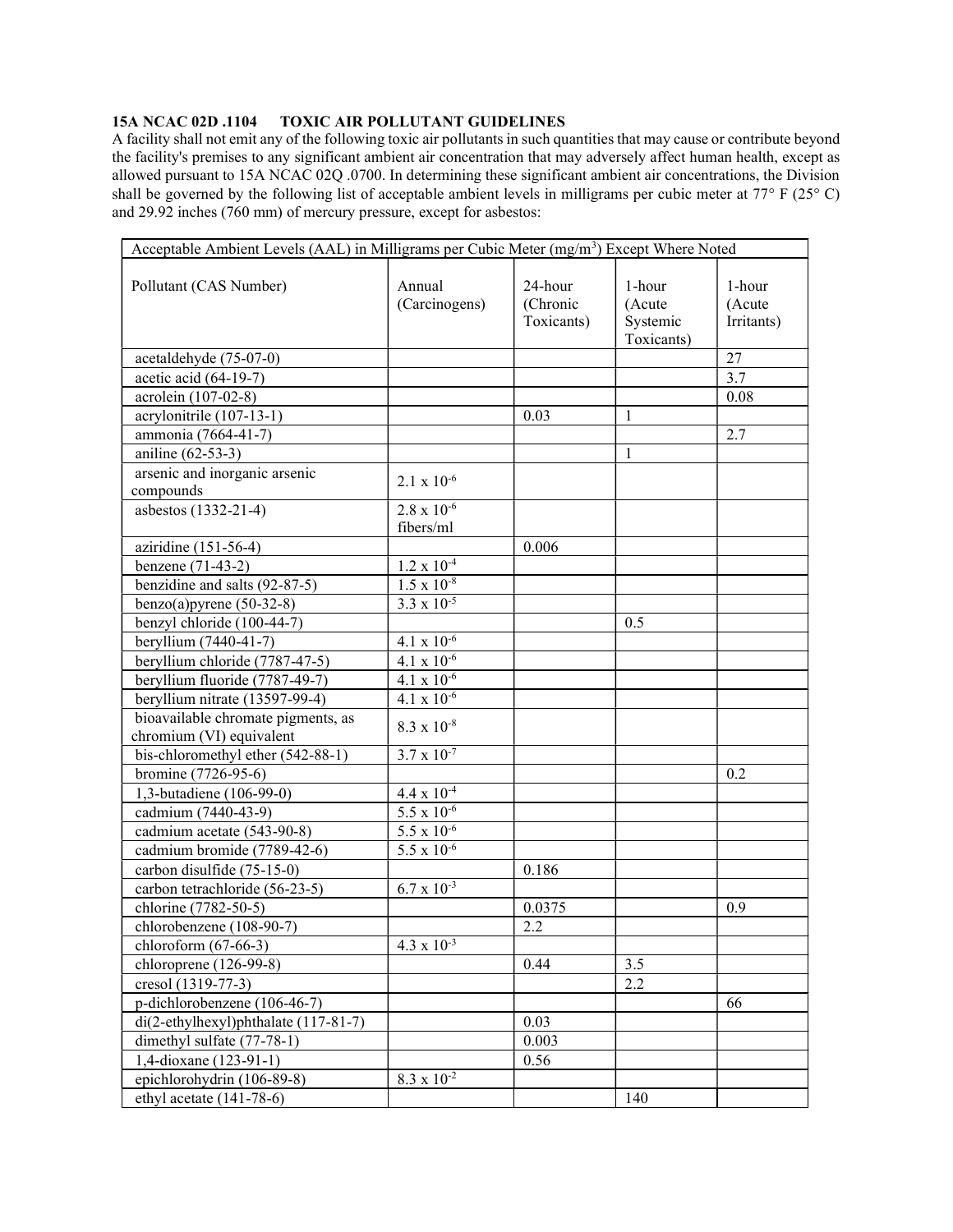| Acceptable Ambient Levels (AAL) in Milligrams per Cubic Meter (mg/m <sup>3</sup> ) Except Where Noted |                      |            |            |            |  |
|-------------------------------------------------------------------------------------------------------|----------------------|------------|------------|------------|--|
|                                                                                                       |                      |            |            |            |  |
| Pollutant (CAS Number)                                                                                | Annual               | 24-hour    | 1-hour     | 1-hour     |  |
|                                                                                                       | (Carcinogens)        | (Chronic   | (Acute     | (Acute     |  |
|                                                                                                       |                      | Toxicants) | Systemic   | Irritants) |  |
|                                                                                                       |                      |            | Toxicants) |            |  |
| ethylenediamine (107-15-3)                                                                            |                      | 0.3        | 2.5        |            |  |
| ethylene dibromide (106-93-4)                                                                         | $4.0 \times 10^{-4}$ |            |            |            |  |
| ethylene dichloride (107-06-2)                                                                        | $3.8 \times 10^{-3}$ |            |            |            |  |
| ethylene glycol monoethyl ether                                                                       |                      |            |            |            |  |
| $(110-80-5)$                                                                                          |                      | 0.12       | 1.9        |            |  |
| ethylene oxide (75-21-8)                                                                              | $2.7 \times 10^{-5}$ |            |            |            |  |
| ethyl mercaptan (75-08-1)                                                                             |                      |            | 0.1        |            |  |
| fluorides                                                                                             |                      | 0.016      | 0.25       |            |  |
| formaldehyde (50-00-0)                                                                                |                      |            |            | 0.15       |  |
| hexachlorocyclopentadiene (77-47-4)                                                                   |                      | 0.0006     | 0.01       |            |  |
| hexachlorodibenzo-p-dioxin                                                                            |                      |            |            |            |  |
| $(57653 - 85 - 7)$                                                                                    | $7.6 \times 10^{-8}$ |            |            |            |  |
| n-hexane (110-54-3)                                                                                   |                      | 1.1        |            |            |  |
| hexane isomers except n-hexane                                                                        |                      |            |            | 360        |  |
| hydrazine $(302-01-2)$                                                                                |                      | 0.0006     |            |            |  |
| hydrogen chloride (7647-01-0)                                                                         |                      |            |            | 0.7        |  |
| hydrogen cyanide (74-90-8)                                                                            |                      | 0.14       | 1.1        |            |  |
|                                                                                                       |                      |            |            |            |  |
| hydrogen fluoride (7664-39-3)                                                                         |                      | 0.03       |            | 0.25       |  |
| hydrogen sulfide (7783-06-4)                                                                          |                      | 0.12       |            |            |  |
| maleic anhydride (108-31-6)                                                                           |                      | 0.012      | 0.1        |            |  |
| manganese and compounds                                                                               |                      | 0.031      |            |            |  |
| manganese cyclopentadienyl                                                                            |                      | 0.0006     |            |            |  |
| tricarbonyl (12079-65-1)                                                                              |                      |            |            |            |  |
| manganese tetroxide (1317-35-7)                                                                       |                      | 0.0062     |            |            |  |
| mercury, alkyl                                                                                        |                      | 0.00006    |            |            |  |
| mercury, aryl and inorganic                                                                           |                      | 0.0006     |            |            |  |
| compounds                                                                                             |                      |            |            |            |  |
| mercury, vapor (7439-97-6)                                                                            |                      | 0.0006     |            |            |  |
| methyl bromide (74-83-9)                                                                              | $0.005^{\rm a}$      | 1.0        |            |            |  |
| methyl chloroform (71-55-6)                                                                           |                      | 12         |            | 245        |  |
| methylene chloride (75-09-2)                                                                          | $2.4 \times 10^{-2}$ |            | 1.7        |            |  |
| methyl ethyl ketone (78-93-3)                                                                         |                      | 3.7        |            | 88.5       |  |
| methyl isobutyl ketone (108-10-1)                                                                     |                      | 2.56       |            | 30         |  |
| methyl mercaptan (74-93-1)                                                                            |                      |            | 0.05       |            |  |
| nickel carbonyl (13463-39-3)                                                                          |                      | 0.0006     |            |            |  |
| nickel metal (7440-02-0)                                                                              |                      | 0.006      |            |            |  |
| nickel, soluble compounds, as nickel                                                                  |                      | 0.0006     |            |            |  |
| nickel subsulfide (12035-72-2)                                                                        | $2.1 \times 10^{-6}$ |            |            |            |  |
| nitric acid (7697-37-2)                                                                               |                      |            |            | 1          |  |
| nitrobenzene (98-95-3)                                                                                |                      | 0.06       | 0.5        |            |  |
| n-nitrosodimethylamine (62-75-9)                                                                      | $5.0 \times 10^{-5}$ |            |            |            |  |
| non-specific chromium (VI)                                                                            | $8.3 \times 10^{-8}$ |            |            |            |  |
| compounds, as chromium (VI)                                                                           |                      |            |            |            |  |
| equivalent                                                                                            |                      |            |            |            |  |
| pentachlorophenol (87-86-5)                                                                           |                      | 0.003      | 0.025      |            |  |
| perchloroethylene (127-18-4)                                                                          | $1.9 \times 10^{-1}$ |            |            |            |  |
| phenol (108-95-2)                                                                                     |                      |            | 0.95       |            |  |
|                                                                                                       |                      |            |            |            |  |